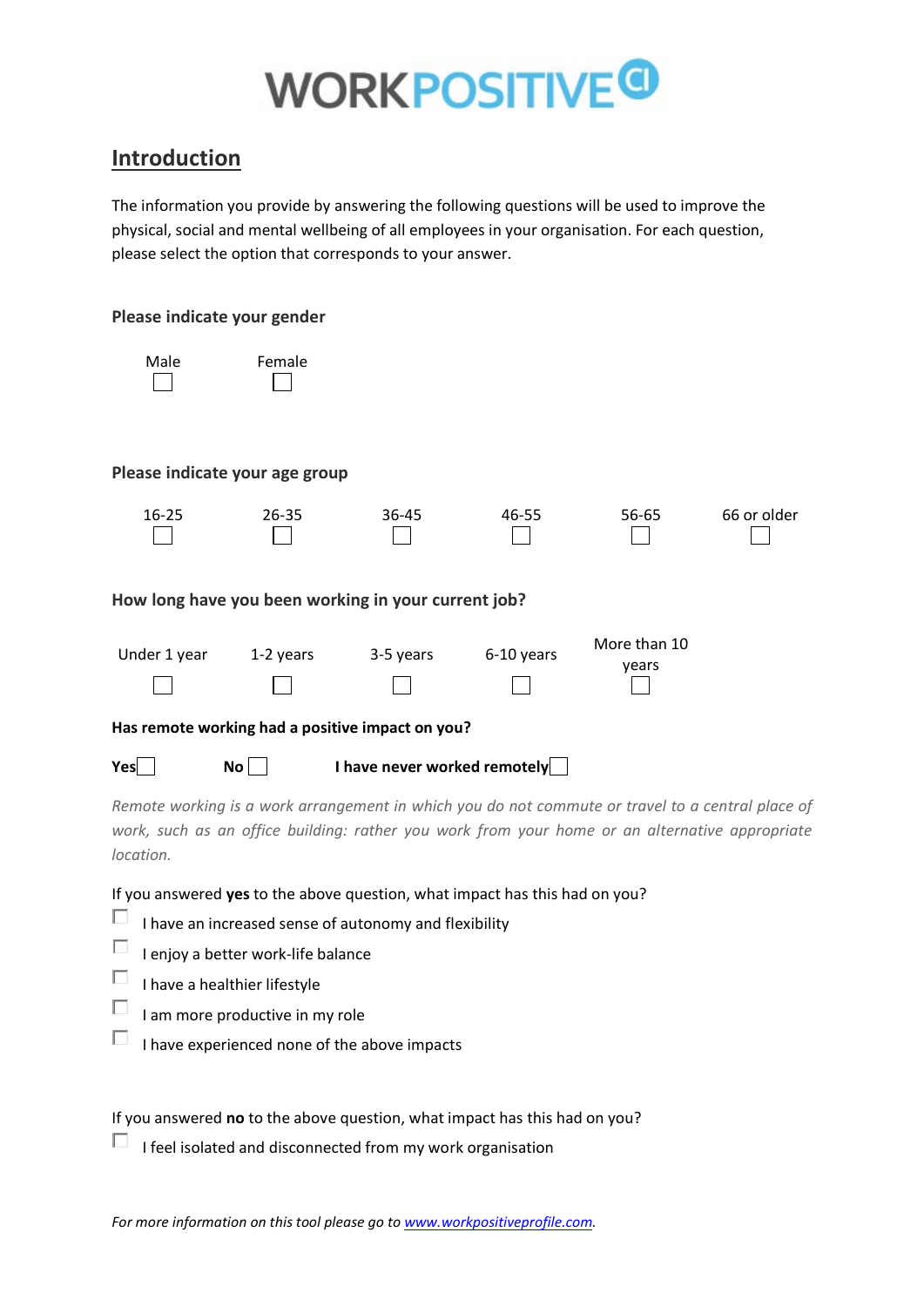## **WORKPOSITIV**

 $\Box$  My work-life balance has been negatively impacted due to time and boundary issues between work and family

- $\Box$  I am less productive in my role
- $\Box$  There has been less cooperation, teamwork and peer support from colleagues
- $\Box$ I am more stressed and worried about work issues
- $\Box$ I don't receive enough feedback and support with work issues from management
- $\Box$  I have experienced none of the above impacts

#### **For each question, please select the box that corresponds to your answer.**

| 1. I am clear in what is expected of me at work                                            | <b>Never</b> | Seldom | Sometimes | Often | Always |
|--------------------------------------------------------------------------------------------|--------------|--------|-----------|-------|--------|
| 2. I can decide when to take a break.                                                      | <b>Never</b> | Seldom | Sometimes | Often | Always |
| 3. Different groups at work demand things from<br>me that I find hard to combine           | Never        | Seldom | Sometimes | Often | Always |
| 4. I know how to go about getting my job done                                              | <b>Never</b> | Seldom | Sometimes | Often | Always |
| 5. I am subject to personal harassment in the<br>form of unkind words or behaviour at work | <b>Never</b> | Seldom | Sometimes | Often | Always |
| 6. I have unachievable deadlines                                                           | <b>Never</b> | Seldom | Sometimes | Often | Always |
| 7. If work gets difficult, my colleagues will help<br>me if I ask                          | <b>Never</b> | Seldom | Sometimes | Often | Always |
| 8. I am given supportive feedback on the work I<br>do by my line manager                   | <b>Never</b> | Seldom | Sometimes | Often | Always |
| 9. I have to work very intensively                                                         | Never        | Seldom | Sometimes | Often | Always |
| 10. I have enough control over the pace of my<br>work                                      | Never        | Seldom | Sometimes | Often | Always |
|                                                                                            | <b>Never</b> | Seldom | Sometimes | Often | Always |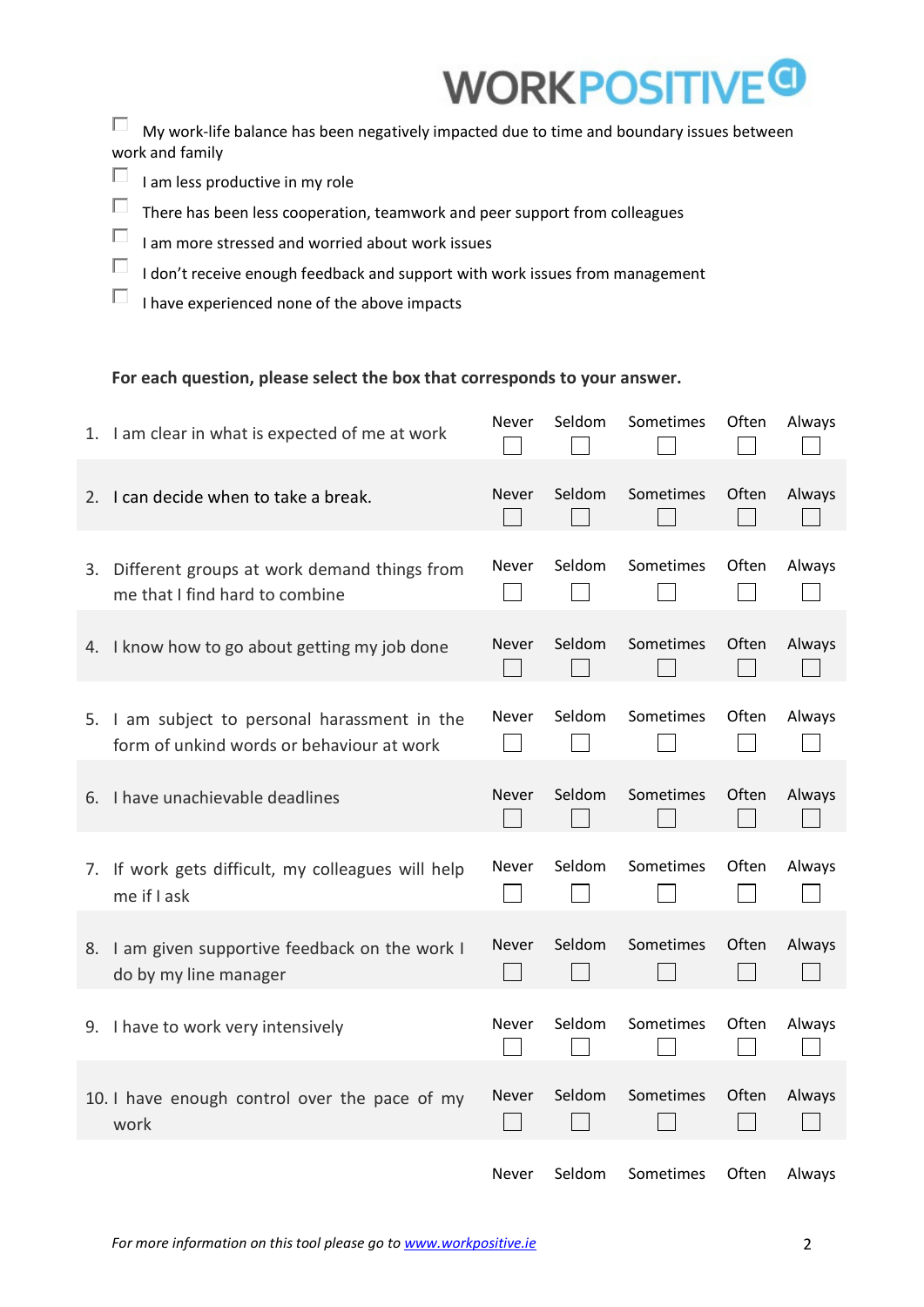| what<br>11.1<br>clear<br>in<br>duties<br>am<br>my<br>and<br>responsibilities are |              |        |           |       |        |
|----------------------------------------------------------------------------------|--------------|--------|-----------|-------|--------|
| 12. I have to neglect some tasks because I have<br>too much work to do           | <b>Never</b> | Seldom | Sometimes | Often | Always |
| 13. I am clear about the goals and objectives for<br>my department/work group    | Never        | Seldom | Sometimes | Often | Always |
| 14. There is friction or anger between colleagues                                | <b>Never</b> | Seldom | Sometimes | Often | Always |
| 15. I have a choice in deciding how I do my work                                 | Never        | Seldom | Sometimes | Often | Always |
| 16. I feel I cannot take enough break time                                       | <b>Never</b> | Seldom | Sometimes | Often | Always |
| 17. I understand how my work fits into the overall<br>aim of the organisation    | Never        | Seldom | Sometimes | Often | Always |
| 18. I am pressured to work long hours                                            | <b>Never</b> | Seldom | Sometimes | Often | Always |
| 19. I have a choice in deciding what tasks I do at<br>work                       | Never        | Seldom | Sometimes | Often | Always |
| 20. I have to work too fast                                                      | Never        | Seldom | Sometimes | Often | Always |

For the next question we define workplace bullying as: repeated inappropriate behaviour, direct or indirect, whether verbal, physical or otherwise, conducted by one or more persons against another or others at the place of work and/or in the course of employment, which could be reasonably be regarded as undermining the individual's right to dignity at work.

| 21. I am subject to bullying at work                                                     | Never        | Seldom | Sometimes | Often        | Always        |
|------------------------------------------------------------------------------------------|--------------|--------|-----------|--------------|---------------|
| 22. I have unrealistic time pressures                                                    | Never        | Seldom | Sometimes | <b>Often</b> | <b>Always</b> |
| 23. I can rely on my line manager to help me out<br>with a work-related problem if I ask | <b>Never</b> | Seldom | Sometimes | Often        | Always        |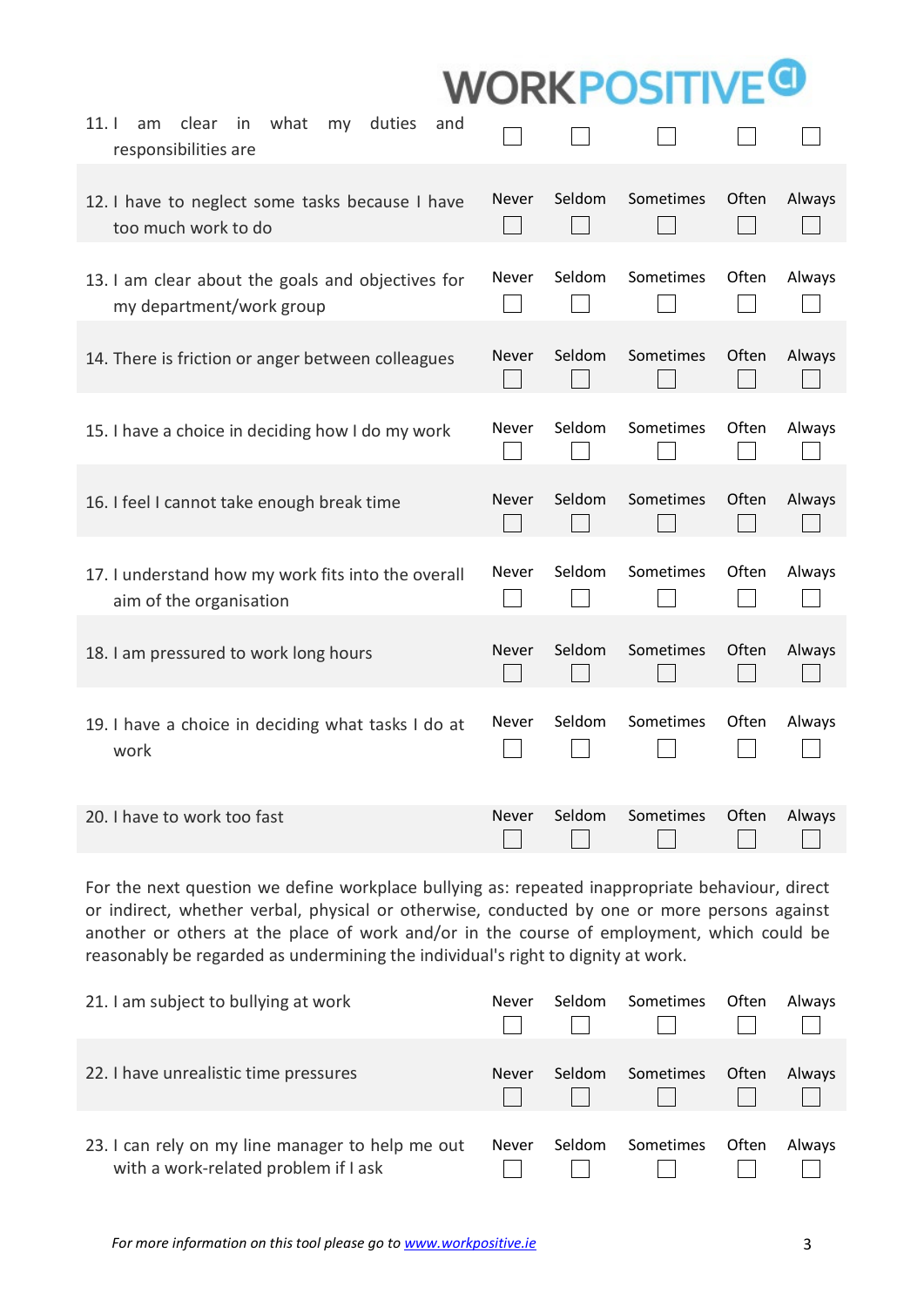| 24. I get the help and support I need from my<br>colleagues if I ask                                   | Strongly<br><b>Disagree</b> | <b>Disagree</b> | Neutral | Agree | Strongly<br>Agree |
|--------------------------------------------------------------------------------------------------------|-----------------------------|-----------------|---------|-------|-------------------|
| 25. I have some say over the way I work                                                                | Strongly<br><b>Disagree</b> | <b>Disagree</b> | Neutral | Agree | Strongly<br>Agree |
| 26. I have sufficient opportunities to question<br>management about change at work                     | Strongly<br><b>Disagree</b> | Disagree        | Neutral | Agree | Strongly<br>Agree |
| 27. Colleagues generally treat me respectfully at<br>work                                              | Strongly<br><b>Disagree</b> | <b>Disagree</b> | Neutral | Agree | Strongly<br>Agree |
| 28. Staff are always consulted about change at<br>work                                                 | Strongly<br><b>Disagree</b> | Disagree        | Neutral | Agree | Strongly<br>Agree |
| 29. I feel I can talk to my line manager about<br>something that has upset or annoyed me<br>about work | Strongly<br>Disagree        | Disagree        | Neutral | Agree | Strongly<br>Agree |
| 30. My working time can be flexible                                                                    | Strongly<br><b>Disagree</b> | Disagree        | Neutral | Agree | Strongly<br>Agree |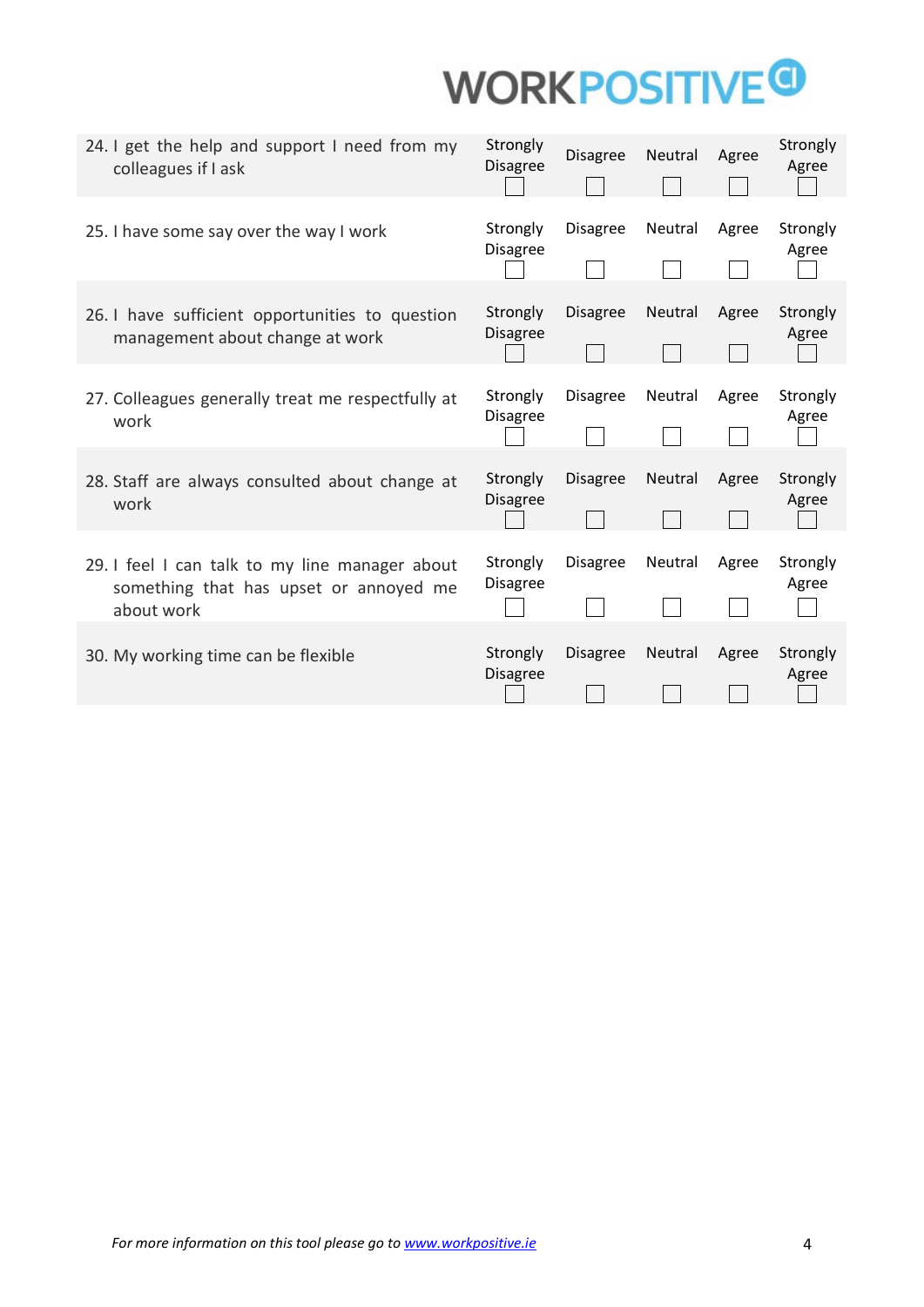

| 31. I feel I can talk to my colleagues to solve<br>work-related issues               | Strongly<br><b>Disagree</b> | <b>Disagree</b> | Neutral        | Agree | Strongly<br>Agree |
|--------------------------------------------------------------------------------------|-----------------------------|-----------------|----------------|-------|-------------------|
| 32. When changes are made at work, it is<br>explained how they will work in practice | Strongly<br><b>Disagree</b> | <b>Disagree</b> | <b>Neutral</b> | Agree | Strongly<br>Agree |
| 33. I feel I would be supported by management<br>if I had emotionally demanding work | Strongly<br><b>Disagree</b> | <b>Disagree</b> | Neutral        | Agree | Strongly<br>Agree |
| 34. Relationships at work are strained                                               | Strongly<br><b>Disagree</b> | Disagree        | <b>Neutral</b> | Agree | Strongly<br>Agree |
| 35. My line manager encourages me at work                                            | Strongly<br><b>Disagree</b> | <b>Disagree</b> | <b>Neutral</b> | Agree | Strongly<br>Agree |

### **Your Wellbeing**

**36. The following statements have been designed by the World Health Organisation (WHO) to find out your current state of wellbeing. Please indicate for each of the five statements which response is closest to how you have been feeling over the last two weeks.**

|                                                               | All of<br>the time | Most of<br>the time | More<br>than<br>half of<br>the time | Less<br>than<br>half of<br>the time | Some<br>of the<br>time | At no<br>time |
|---------------------------------------------------------------|--------------------|---------------------|-------------------------------------|-------------------------------------|------------------------|---------------|
| I have felt cheerful and in good spirits                      |                    |                     |                                     |                                     |                        |               |
| I have felt calm and relaxed                                  |                    |                     |                                     |                                     |                        |               |
| I have felt active and vigorous                               |                    |                     |                                     |                                     |                        |               |
| I woke up feeling fresh and rested                            |                    |                     |                                     |                                     |                        |               |
| My daily life has been filled with things<br>that interest me |                    |                     |                                     |                                     |                        |               |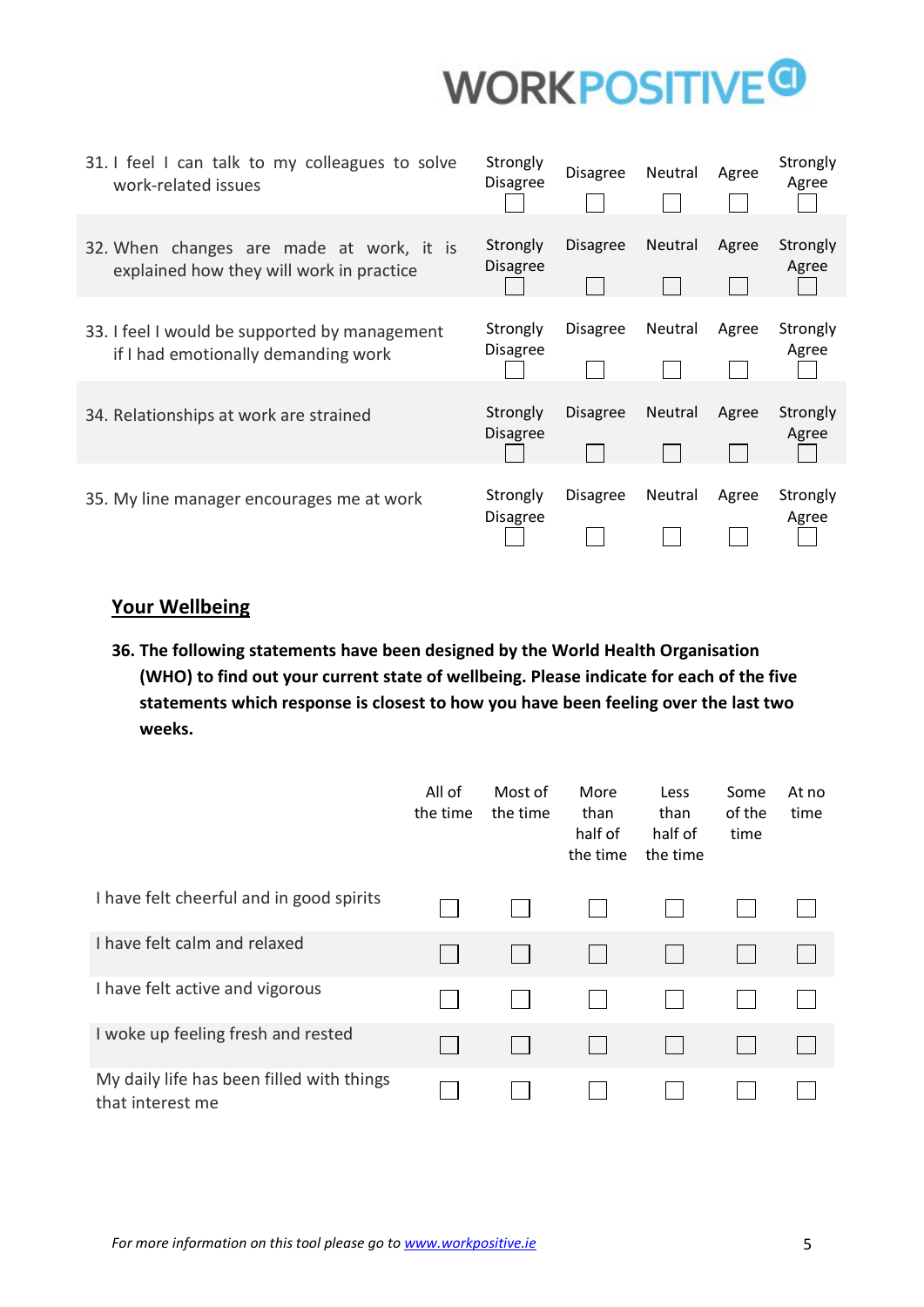

#### **37. Over the last 2 weeks, how often have you been bothered by the following problems?**

|                                             | Not at all | Several<br>days | More<br>than half<br>the days | Nearly<br>every day |
|---------------------------------------------|------------|-----------------|-------------------------------|---------------------|
| Feeling nervous, anxious or on edge         |            |                 |                               |                     |
| Not being able to stop or control worrying  |            |                 |                               |                     |
| Little interest or pleasure in doing things |            |                 |                               |                     |
| Feeling down, depressed, or hopeless        |            |                 |                               |                     |

#### **Exposure to Critical Incidents**

A Critical Incident has been defined by the World Health Organisation (WHO) as an event out of the range of normal experience, one that is sudden and unexpected, makes you lose control, involves the perception of a threat to life and can include elements of physical or emotional loss'.

#### **Reflecting back over the last twelve months:**

### **38. Have you been involved in an incident(s) which you found to be particularly distressing or hard to cope with?**

**Yes** – Continue survey **No** – Go to page 9, you have completed this survey.

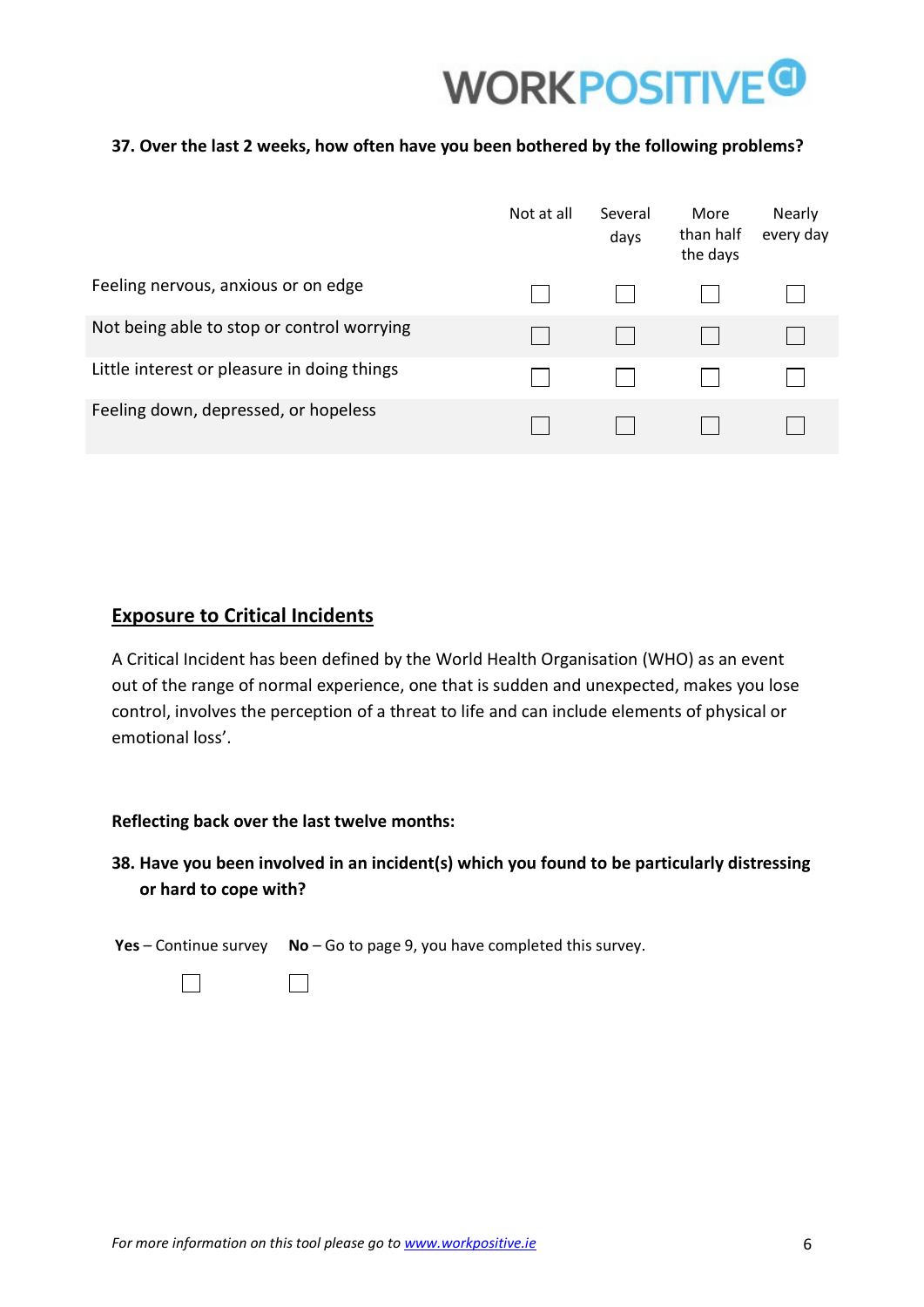#### **39. Please indicate the number of incidents that involved the following:**

| Witnessed suffering and injury to an Adult patients/client/service<br>user/member of the public                                |  |
|--------------------------------------------------------------------------------------------------------------------------------|--|
| Witnessed death to an Adult patients/client/service user/member of the<br>public                                               |  |
| Witnessed suffering or serious injuries to Child patients/clients/service<br>user/member of the public                         |  |
| Witnessed death to Child patients/clients/service user/member of the<br>public (including Sudden infant death syndrome - SIDS) |  |
| Witnessing serious injury to a work colleague                                                                                  |  |
| Witnessing line of work/duty death                                                                                             |  |
| Events with extreme threat to personal safety (Physical or verbal<br>assault/attacked while on duty/work)                      |  |
| Witnessing events with extreme threat to the safety of others in the line of<br>one's work/duty                                |  |
| Attended a particularly disturbing suicide or a number of suicides<br>(patient/client/service user/public/Work Colleague)      |  |
| Experience an adverse event                                                                                                    |  |

#### **Definitions**

- *Witnessed to see, hear (an event/critical incident), or know by personal presence and perception*
- *Injury includes any disease and any impairment of a person's physical or mental condition, including minor injuries. Bodily injury includes accidental bodily injury, death, disease, illness, mental injury, mental anguish or shock.*
- *An adverse event is an incident where a patient/ client/ service user had an unexpected outcome due to unforeseen circumstances or due to an error in the delivery of their care.*
- *An unusually long period of time spent longer than normal or necessary at scene with a patient/service use due to circumstances out of your control*
- *A peer is someone from the same profession, who shares a similar background as the group members and who is trained to provide an empathic listening ear; low level psychological support to their colleagues and facilitate pathways to professional help (i.e. EAP, Occupational health).*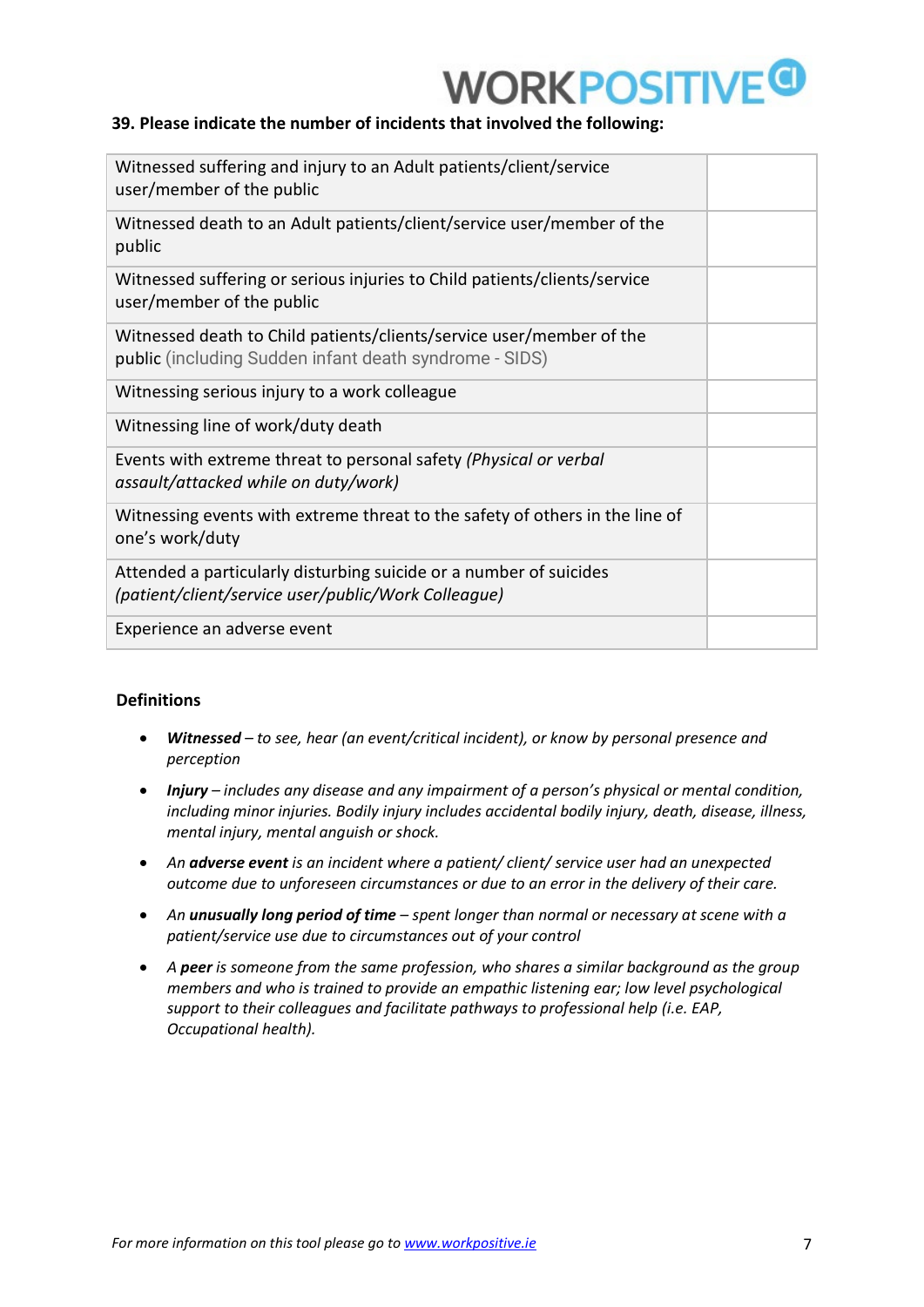# **WORKPOSITIV**

### **40. Based on the incident that was most stressful for you within the last twelve months did any of the following apply:**

|                                                                                                                                   | Yes | No |
|-----------------------------------------------------------------------------------------------------------------------------------|-----|----|
| You personally knew the patient/client/service user personally.                                                                   |     |    |
| You had significant "hands on" contact with human remains (e.g. a<br>severely burned or dismembered or a badly decomposed body).  |     |    |
| The incident had a profound significance for you due to being able to<br>personally relate to the individual(s) and/or situation. |     |    |
| You spent an unusually long period of time with a patient/client service<br>user.                                                 |     |    |
| The incident involved high media coverage.                                                                                        |     |    |

### **41. What sort of 'work-related' support would be helpful in this situation***? (you may select more than one option)***:**

Peer Support Worker  $\Box$  $\Box$ Occupational Health Worker, (i.e. Counsellor/Psychologist/ EAP)  $\Box$ Talking to a work colleague not trained in peer support  $\Box$ Talking to your manager  $\Box$ Your GP  $\Box$ Chatting to a family member  $\Box$ Chatting to a Friend outside work